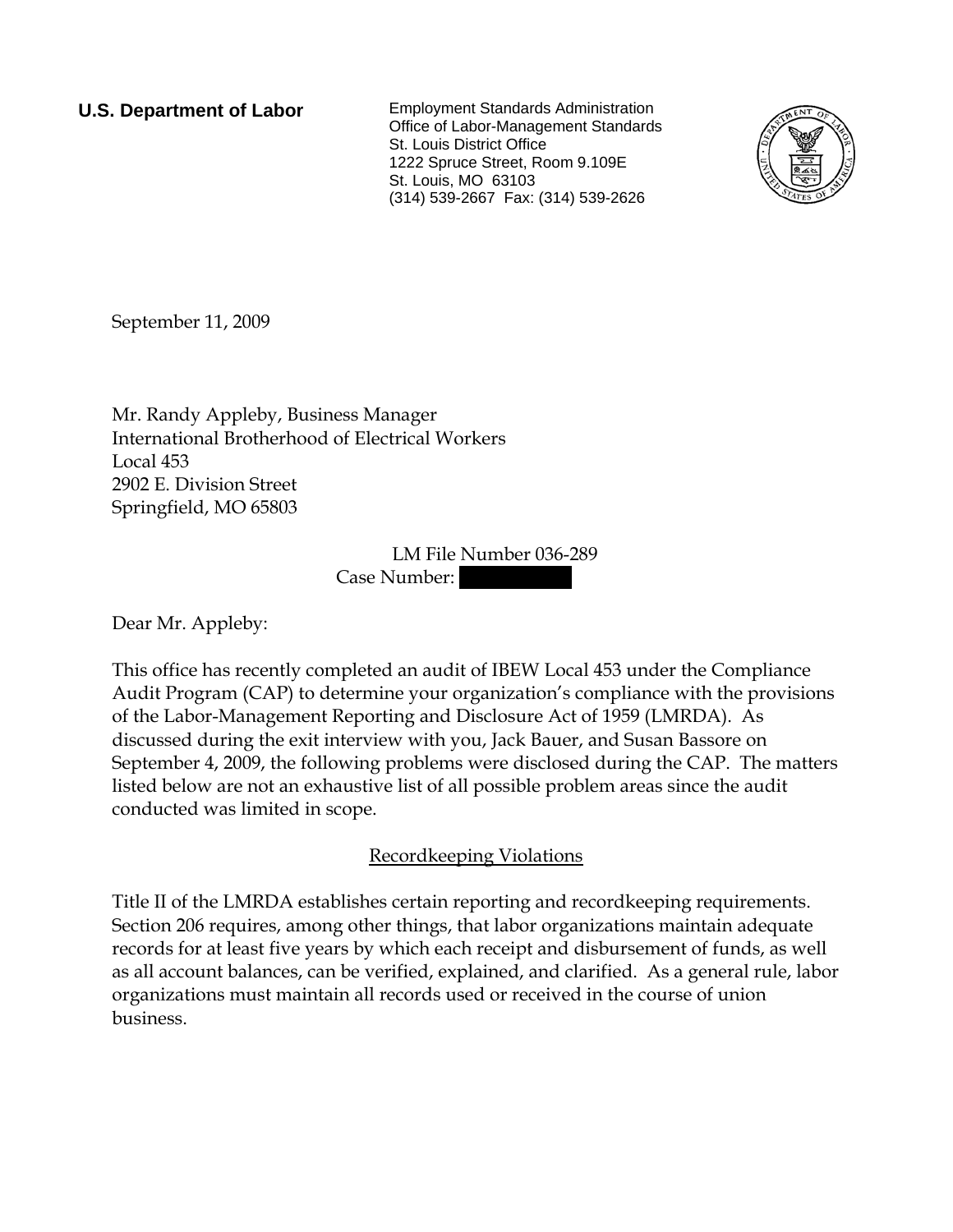Mr. Randy Appleby September 11, 2009 Page 2 of 4

For disbursements, this includes not only original bills, invoices, receipts, vouchers, and applicable resolutions, but also documentation showing the nature of the union business requiring the disbursement, the goods or services received, and the identity of the recipient(s) of the goods or services. In most instances, this documentation requirement can be satisfied with a sufficiently descriptive expense receipt or invoice. If an expense receipt is not sufficiently descriptive, a union officer or employee should write a note on it providing the additional information. For money it receives, the labor organization must keep at least one record showing the date, amount, purpose, and source of that money. The labor organization must also retain bank records for all accounts.

The audit of Local 453's 2008 records revealed the following recordkeeping violations:

General Reimbursed and Credit Card Expenses

Local 653 did not retain adequate documentation for reimbursed expenses and credit card expenses incurred by Jack Bauer. For example, Bauer was reimbursed for charges on his personal credit card for various meals and office supplies. The local maintained credit card statements, but did not have backup receipts to support the charges and reimbursements.

As previously noted above, labor organizations must retain original receipts, bills, and vouchers for all disbursements. The president and treasurer (or corresponding principal officers) of your union, who are required to sign your union's LM report, are responsible for properly maintaining union records.

Based on your assurance that Local 453 will retain adequate documentation in the future, OLMS will take no further enforcement action at this time regarding the above violations.

## Reporting Violations

The audit disclosed a violation of LMRDA Section 201(b), which requires labor organizations to file annual financial reports accurately disclosing their financial condition and operations. The Labor Organization Annual Report Form LM-2 filed by Local 453 for fiscal year ending December 31, 2008, was deficient in that the local netted approximately \$9,144 of receipts and disbursements. The local netted the following items: refunded dues, pension reimbursements to a pension board member, travel reimbursements to an officer for travel expenses related to an insurance company, a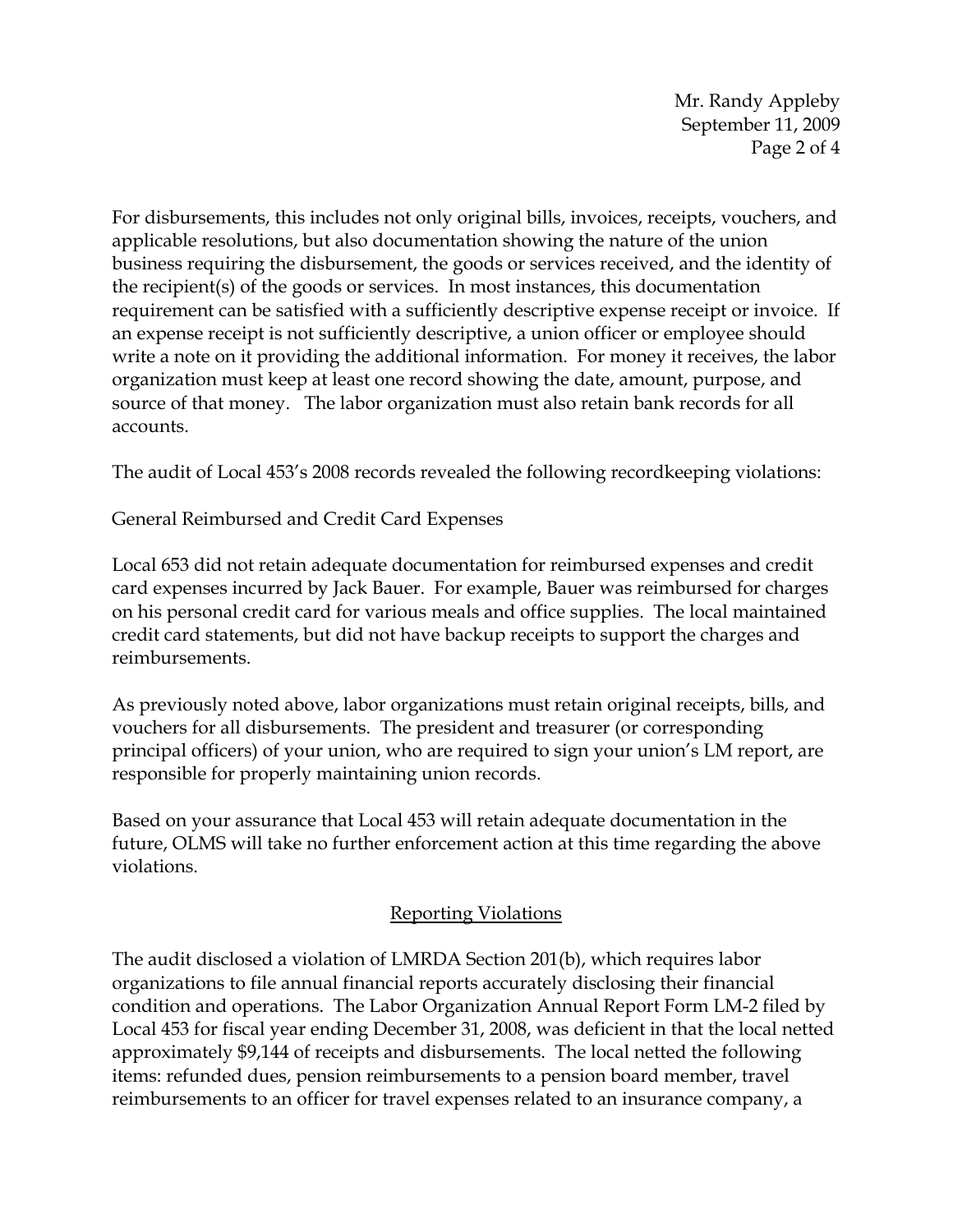Mr. Randy Appleby September 11, 2009 Page 3 of 4

workmen's compensation refund, and payments to the previous business manager when he reimbursed the local for personal business calls on his cell phone.

According to the LM-2 instructions, Statement B reports all cash flowing in and out of the labor organization, "netting" is not permitted. "Netting" is the offsetting of receipts against disbursements and reporting only the balance (net) as either a receipt or disbursement.

I am not requiring that Local 453 file an amended LM report for 2008 to correct the deficient items, but Local 453 has agreed to properly report the deficient items on all future reports it files with OLMS.

The audit disclosed the following other violation:

Inadequate Bonding

The audit revealed a violation of LMRDA Section 502 (Bonding), which requires that union officers and employees be bonded for no less than 10 percent of the total funds those individuals or their predecessors handled during the preceding fiscal year.

Local 453's officers and employees are currently bonded for \$85,000, but they must be bonded for at least \$85,646. Local 453 should obtain adequate bonding coverage for its officers and employees immediately. Please provide proof of bonding coverage to this office as soon as possible, but not later than October 12, 2009.

I want to extend my personal appreciation to IBEW Local 453 for the cooperation and courtesy extended during this compliance audit. I recommend that you make sure this letter and the compliance assistance materials provided to you are passed on to future officers. If we can provide any additional assistance, please do not hesitate to call.

Sincerely,

Investigator

cc: Kevin M. McGill

||||||| || |||||